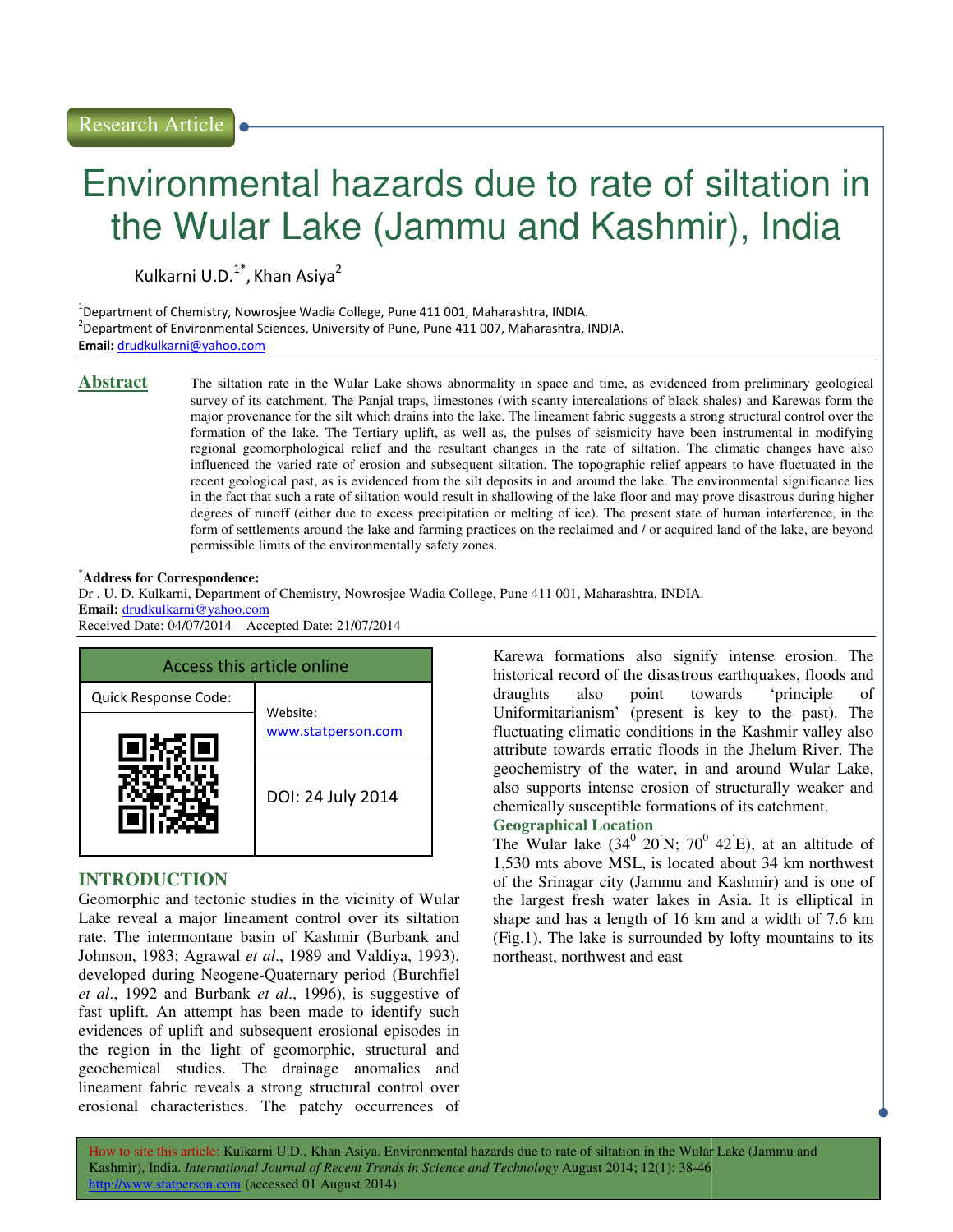

Figure 1: Location map of the Wular lake

It is surrounded by lofty mountains towards its Northeastern, Northwestern and eastern sides of the valley. It is a part of the basin shaped Kashmir valley which owes its origin to the neo-tectonic and ongoing evolutionary phases of the Himalayan orogeny. The streams like Madhumati, Erin Nala, Sukh Nag, Dudganga and Kausar Nag flow into the lake. The river Jhelum seeks the passage into the Wular from the southeastern and after taking 'U pin' turn flows towards Baramulla. **Climate** 

The climate of the region around Wular is mainly altitude dependent. In and around the Wular Lake, the water temperature varies between 3.1-25<sup>0</sup>C. The *kashmiri* proverb '*Kashmir, pankha postin*' (Fan and fur are a must in Kashmir) also illustrates its sudden variations. The four main seasons in the valley are spring (March–May), summer (June–August), autumn (September–November) and winter (December–February). The winter in the lake region experiences a heavy snow fall and the frost is so severe that the river Jhelum and the Wular Lake are often frozen over. Such sporadic frozen conditions have been recorded at least 8 times in the recent history. The winter in 1759 A.D., was so prolonged that the river was frozen as late as  $31<sup>st</sup>$  March. The thunderstorms occur frequently in this region and the strong wind called *chang*, is a common occurrence during winter. The spring is however, wet and pleasant; the summer is hot and the autumn is dry and healthy. The region has also suffered from famines, not due to summer drought, but as a result of too mild winter and heavy seasonal precipitation. The records between 958 and 1899 A.D. reveal a string of 18 major famines in the valley (Pandit, 1978). The melt waters of the snow capped mountains are also the main cause for the flood situations in the river Jhelum. Another peculiar characteristic of Wular climate is unusual rains caused by south-west monsoon, which also creates serious floods in the valley, after it crosses the mountain barriers from the peninsular India.

#### **Topography**

The main hill ranges that enclose the Kashmir valley are Zanskar range, North Kashmir range, Lesser Himalayas (Pir Panjal range). The Zanskar range runs along the southeast – northwest axis all along the northern extremity of the valley. It is an offshoot of the Great

Himalayan range and before culminating at Nanga Parbat, it encloses the Kashmir valley on its north, northwest, northeast and also along its east



Figure 2: The topographical features of Wular lake

The North Kashmir range forms the watershed between the Jhelum and Kishanganga and has its origin at the Zoji-La pass, as a bifurcation of the Great Himalayan range. The Lesser Himalayas around the Wular lake are mainly constituted of Pir Panjal and an offshoot called Ratan Pir.

## **Physico-chemical parameters of the Wular lake :**<br>**Table 1:** The chemical analyses of the lake water indicated

| <b>Table 1:</b> The chemical analyses of the lake water indicated the |  |
|-----------------------------------------------------------------------|--|
| following physico-chemical parameters                                 |  |

| <b>Parameters</b>               | Range         |
|---------------------------------|---------------|
| Depth of water (in mts)         | $0.1 - 4.0$   |
| Average pH                      | $7.1 - 9.9$   |
| Electrical conductivity         | $57.0 - 429$  |
| Dissolved oxygen (mg/lit)       | $1.3 - 15.4$  |
| Total alkalinity (mg/lit)       | $67.0 - 378$  |
| Chloride (mg/lit)               | $11.0 - 81$   |
| Calcium (mg/lit)                | $4.6 - 73.9$  |
| Magnesium (mg/lit)              | $0.8 - 36.1$  |
| Silicate (mg/lit)               | $0.0 - 11.5$  |
| Sulphate (mg/lit)               | $0.1 - 1.9$   |
| Total dissolved solids (mg/lit) | $23.5 - 1198$ |
| Iron $(g/$ lit)                 | $65 - 1900$   |

The data regarding the flow of water in and out of the lake, as obtained by the Department of Urban Environmental Engineering (Govt. of Jammu and Kashmir) shows a wide variation depending upon the seasons. Its inflow varies between 1030 and 43314 cusecs; while the outflow ranges between 870 and 31800 cusecs. The annual silt deposition in the lake, calculated during 1970-1980 (excluding tributaries), indicated an average value of 3,331 acre ft/ year.

#### **Drainage of the river Zelum**

The overall drainage pattern of the Kashmir valley is of antecedent type, characteristically developed during the orogenic phases of the Himalayan uplift. Deep gorges, as well as, steep-walled ravines are an evidence of the rapid elevation of the region with a continuous down-cutting made by the stream (Valdiya, 1992).The Jhelum is a large eastern tributary of the river Indus and drains the region to the west of Pir Panjal formations. It is an important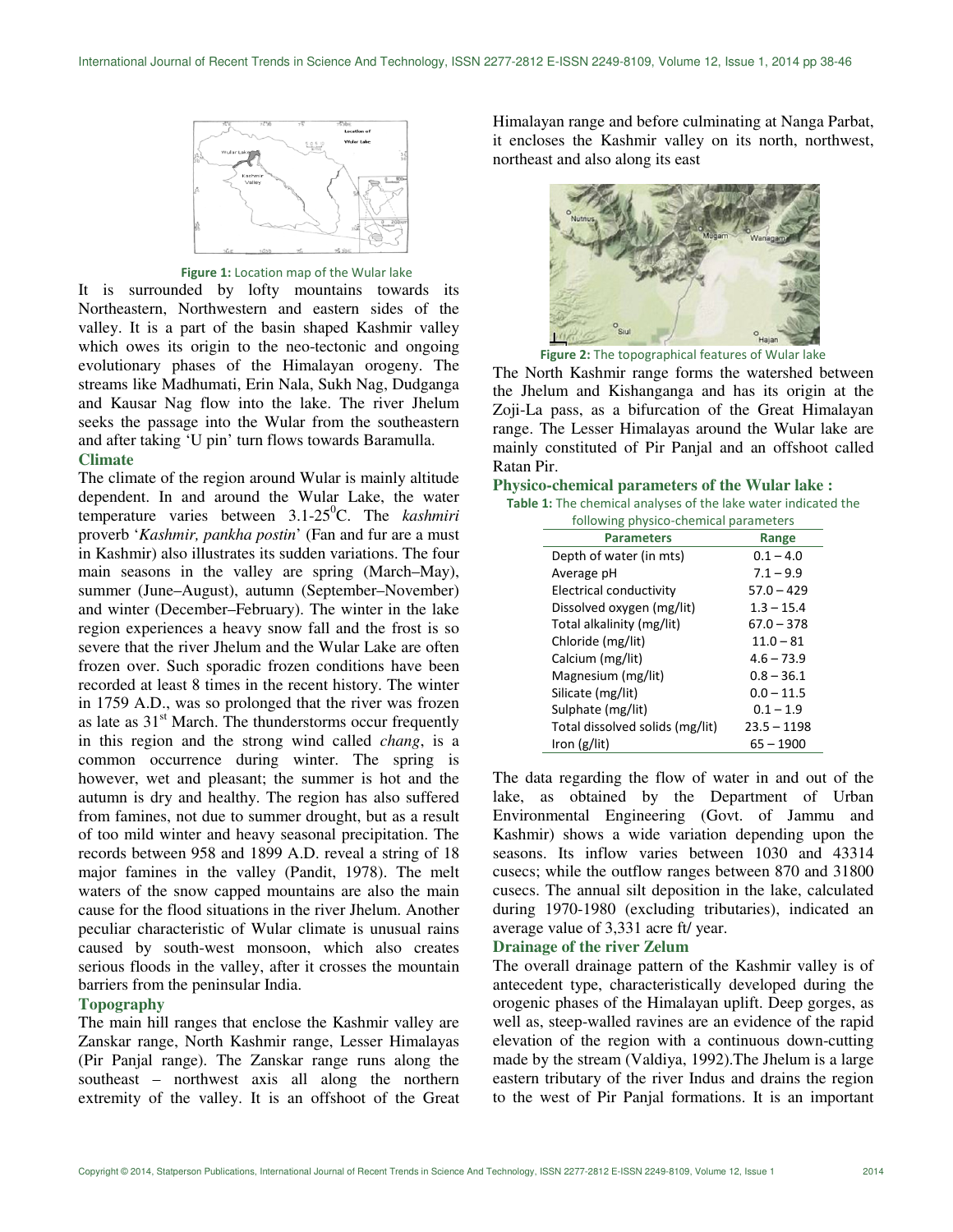river in the Kashmir valley and probably, must have been one of the seven rivers (*Sapta-sindhu*) mentioned in the *Rigveda*. The Kashmiri name for this river is *Vyeth*. It flows in a direction parallel to the Indus at an average elevation of 1666.6 mts. It drains about 2,300 square miles of alluvial lands in the Kashmir Valley and receives its waters from glaciers located in the north of the valley. The Pir Panjal range forms its boundary on the south and west



Figure 3: Main drainage of the Kashmir valley

The river Jhelum originates at Verinag from a spring situated at the foot of the Pir Panjal in the south-eastern part of the valley of Kashmir. It flows through Srinagar and the Wular lake before entering Pakistan through a deep narrow gorge. Before it flows into Wular lake it traverses through Dal Lake, into which it allows settling of its coarse sediments. On emergence from the Wular Lake near Baramula, it runs through an eighty-mile long gorge at an average slope of 33 feet per mile. It ends in a confluence with the Chenab at Trimmu in District Jhang which is a main tributary of the Indus River. The main tributaries of Jhelum, which drain into the Wular lake are Madhumati or Bodkol in the north and Erin river in the east. Apart from these two tributaries, Sind river, in the southeast and Pohru river, in the southwest of the lake, join the main drainage of the Jhelum



Figure 4: The bird's eye view of the Wular lake

A bird's eye view over the region around Wular suggests a major structural control over its formation. The 'U' pin bend of the Jhelum is a major evidence for the structural control. The other geomorphic features, observed during the field survey around the lake also are supportive of its structurally controlled drainage. These include:

#### **Drainage Anomalies**

- 1. The south-westerly drainage of the Madhumati has a major knick-point at the foot hills of the Hampathar and Rishipur forest zones. Towards south of this knick-point, the gradient of the river drastically gets reduced and then it merges into the Wular lake. After the 'U pin' bifurcation, it turns towards east-southeast towards Sopore (Fig.5).
- 2. The main drainage anomaly occurs at the Naz nadi which appears to flow towards northnortheast.
- 3. Sukhnag River and its tributaries exhibit almost a parallel drainage pattern in the northeasterly direction, along their courses before joining the Jhelum. These tributaries, however, show 'U' pin bends at a number of places indicating a lineament control over their formation.
- 4. The drainage of the Kashmir valley also appears to be structurally controlled. This basin shaped valley drains its waters from all sides towards the Jhelum. But, the variation in the type of drainage patterns is very peculiar. The source regions of the streams such as Liddar and Sind rivers exhibit a radial pattern while their confluences with the Jhelum are braided. Although, the northeastern and southwestern extremities of this basin, have a normal dendritic pattern, there are variations from trellis to centripetal types in different regions. These variations are suggestive of a major structural control towards southwestern region of the Jhelum.

#### **Lineament Fabric**

The lineaments in the vicinity of Wular have been depicted with the help of aerial photographs and the drainage network from toposheets. The major lineaments which have controlled the direction of Jhelum and its tributaries are as shown in Fig. 6 and have been shown and described below:

- 1. Madhumati-Jhelum lineament: It extends in the northeast-southwest direction and is responsible for the 'U' pin bifurcation of the northwesterly trend of the Jhelum River. The field studies have revealed that this lineament probably, traverses a major fault trending ENE-WSW with a down throw towards its southeast.
- 2. Pohru-Jhelum lineament: It extends along northeast-southwest direction and is responsible for the main trend of the river Jhelum, as well as, for the source region of the Pohru River. The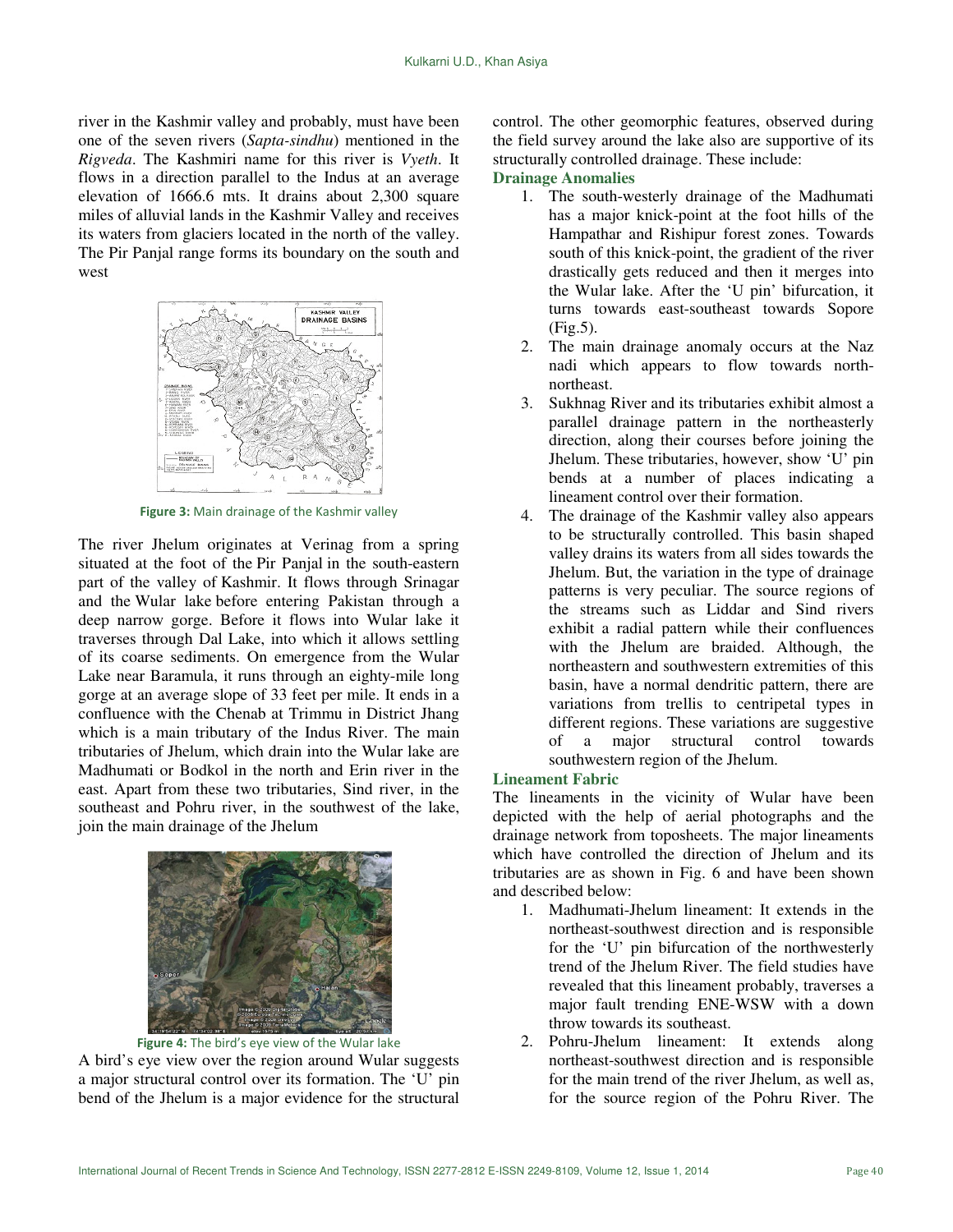slight truncation, observed in the trend of this lineament, might have occurred during the initiation of the Madhumati-Jhelum fault along it.



Figure 5: Drainage lineament map of the region around the Wular lake

**Minor Lineaments:** Lineaments with limited extent have also been observed along the streams such as Firozpur nadi, Ganga-Jatan nadi, Karshen nadi and Gundar or Kaneara nadi.

#### **Planar Surfaces**

The presence of a distinct planar surface in the region around Wular is suggestive of a major structural control over its formation. This surface has been identified at elevation of 1550-1600 mts and was, probably developed as a result of faulting along the Jhelum-Madhumati lineament which, subsequently was subjected to rapid depositionary episodes during the upliftment of the Himalayan region. Its low gradient has been the major cause of the flood conditions in the Jhelum River.

#### **Karewa Beds**

Smaller and detached deposits of Kareva beds occur at a number of places in the form of tablelands, which are silts and clayey material drained by the streams. These have been identified in mostly all parts of the Kashmir valley, particularly in the vicinity of Bandipur, Pampur and Srinagar. These posses rich soils of varying composition and are known for good agricultural produce. The Pampur soils are known for the cultivation of saffron. All these Kare was are the result of deposition that was laid down during the sporadic uplift of the Himalayan zone (Valdiya, 2001). Their ages have been speculated to be Late Neogene to Quaternary; and are more than 1300 m thick successions. These have been grouped into lower and upper formations- Horpur and Nagum formations, based on their composition, provenance and structural orientation. The lower formations are dipping and are mainly composed of sandstones and gravelly horizons, which are suggestive of uplift, folding and erosion of the region. These beds show dips of about  $5^0 - 20^0$  along the flanks of the Pir Panjal hills, before abutting at the

mountain sides. The upper Kare was, on the other hand, are perfectly horizontal and represent the reminiscent of an earlier phase of intensive deposition. These are spread over an area measuring 13 to 26 kms in width and 80 kms in length. Their occurrence at an elevation of 3800 mts in the Pir Panjal hills has been considered as an evidence for the lacustrine nature of these deposits formed as a result of tectonic uplift (Bhatt, 1978; Bhat, 1987 and Singh, 1982). This strange deposition of almost horizontal strata, 2130 mts above the present river bed, has intrigued most of the geomorphologists searching for their genesis (Valdiya, 2001).

#### **Springs**

Kashmir is known for its springs all over its limits. The presence of such spring indicates geo-pressured zones within the earth's crust. Such springs are observed at Verinag, Sukhnag, Nilnag, Anantnag, etc. The occurrence of thermal springs in the region is also an indication of the stresses present in the subsurface of the earth.

### **Earthquakes**

The seismicity in the Himalayan zone is of immense importance, not only with the point of view of past geological evolution of the region but also for its prediction for the future. In 2092-2041 B. C., during the regime of Sunder Sena, the ruler of Kashmir valley, a major earthquake struck the region, which created a rift at the middle of the city Sandimatnagar and the flood waters from the Jhelum swept the whole town and soon submerged it. It is said that this submerged city is now the site for the Wular lake. In 1904, a spill channel was excavated through the swamps of the lake to carry flood water at some distance away from the main channel, to reduce the intensity of floods. Such devastating earthquakes have also been recorded during 855-83, 1841, 1893 and 1903 A.D. The creation of extensive sutures and reactivation of preexisting Jhelum fault have been reported after the disastrous earthquake of  $8<sup>th</sup>$ October, 2005 in the western Himalayan zone (Kumar, 2007). These remote sensing studies have indicated spatial association of co-seismic landslides with the preexisting Jhelum fault and Main Boundary Thrust (MBT). It has also given rise to new trends in the alignment of landslides, which indicates reactivation of a new faults or fractures in this region.

#### **Flood Hazards**

The flood hazards in the Jhelum river have been given due importance since historical times. Avantivarman's engineer minister, Suyya (855-83 A.D.), carried out desilting of the river bed between the Wular lake and Baramulla to speed-up the water discharge from the valley. But, it also gave way to reclamation of large tracts of land for cultivation. He had also changed the course of the Jhelum to allow irrigation of dry and barren portions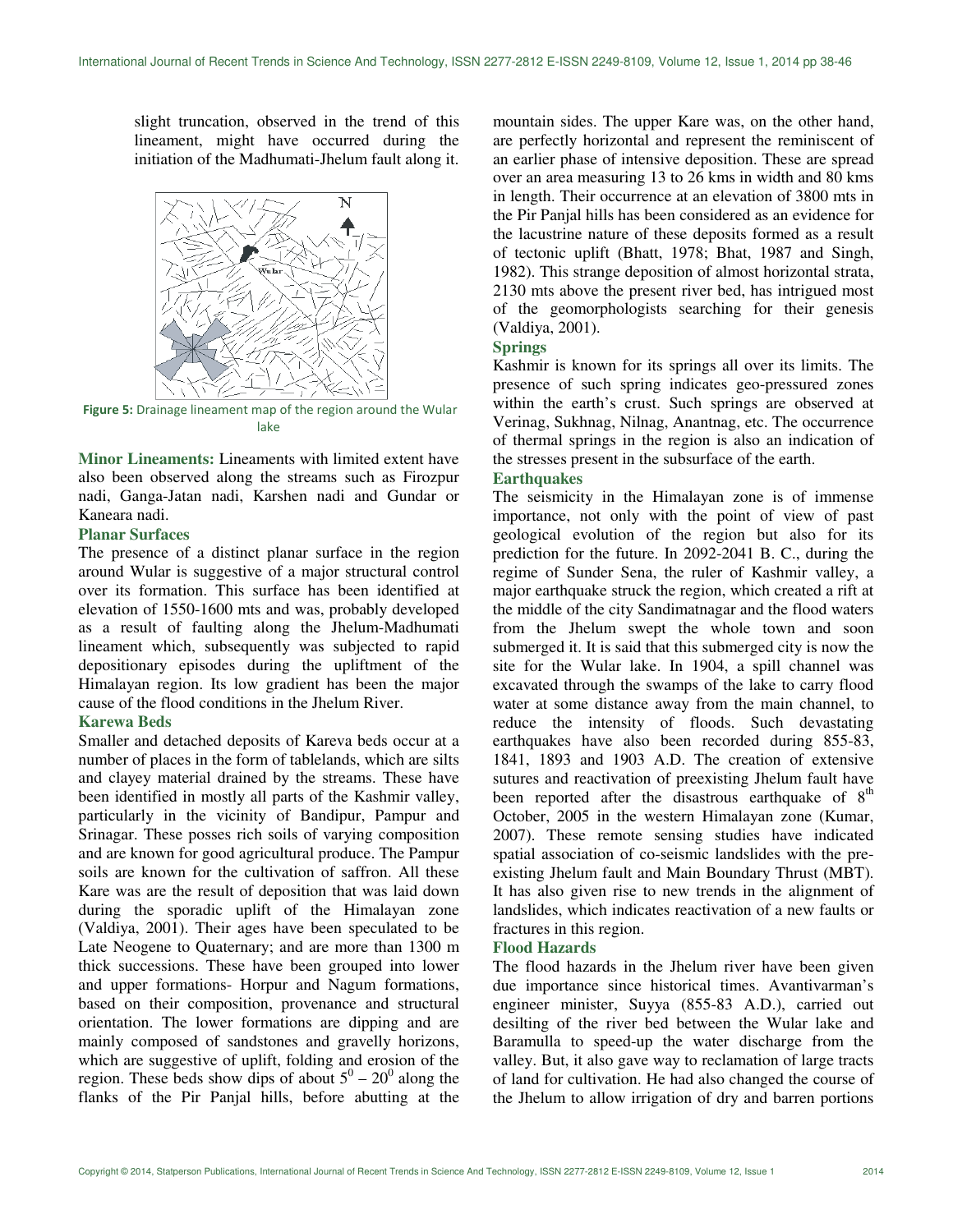of the valley. The flood affected region around Wular and Dal lakes, prepared by Reza *et al*., (1978), has been shown in Fig.6.



Figure 6: Flood affected region of the Jhelum river **Palaeo-glaciation Studies** 

The evidences of the palaeo-glaciation have been suggestive of presence of ice covered peaks in the region around Wular lake. There are at least four major episodes recorded in the region but, the data is insufficient to suggest their presence in the near vicinity of the Wular lake (de Terra and Peterson, 1939 and Agrawal *et al*., 1989). Although, the glacial evidences are lacking in the vicinity of Wular lake, it is beyond doubts that the floods resulted due to the water draining from such high lands have deposited sediments in the geological past and present.

#### **Geology**

Table 2: The carboniferous, Permian and Quaternary formations are well developed on a large scale in the Kashmir valley

| <b>Formations</b>                          | Age            |
|--------------------------------------------|----------------|
| Flood plain deposits                       | Recent         |
| Karewa formations                          | Quaternary     |
| Zewan beds (shales and<br>limestones)      | Permian        |
| Gangamopteris beds (shales,<br>quartzites) | Lower Gondwana |
| Panjal Trap, Panjal agglomeratic           | Upper          |
| slates                                     | Carboniferous  |
|                                            |                |

The upper Carboniferous formations consist of a thick (over 2400m) Panjal volcanics consisting of bedded tuffs, slates, ash beds and andisitic and basaltic lava flows (Panjal traps). The slaty tuffs, at places, contain marine fossils allied to the fauna of the *productus* limestone. There are two major divisions which are differentiated on the basis of their formational variations. The upper division consists of bedded andesitic and basaltic traps while the lower is constituted of pyroclastic slates, conglomerates and other agglomeratic products, which are collectively termed as 'Panjal agglomeratic slates'. In general, these pyroclastics are massive aphyric flows of tholiitic type and at places, are alkaline in composition (Bhat and Zainuddin, 1979; Honeggar *et al*., 1982; Gupta *et al*., 1983; Pareek, 1983; Vannay and Spring, 1993). At places, their sub-aqueous nature has also been identified (Nakazawa *et al*., 1975). These have been assigned the age of 270-275 Ma (Kapoor, 1977). The Pir Panjal trap agglomerate slates form the main geological formations of the catchment of the Wular lake, which represent the products of glacial and volcanic activity. These were deposited in the shallow waters of fresh as well as marine waters. The sedimentary outcrops have been observed along the hill slopes near Bandipur, towards north of the village Ajas. These are the lower and middle Triassic limestone beds which are 200 m thick bands, along with intermittent trap horizons. While at Bandipur outcrops, the Upper Triassic beds rest over the Pir Panjal traps. Their origin has been assumed as intermittent eruptions of volcanic trap formations under marine conditions (Ahmed *et al*., 1978). The Panjal traps are directly and conformably overlain in several parts of Kashmir by a series of beds containing Gondwana beds (*Gangamopteris* and *Glossopteris*). The Gondwana plant bearing beds have been met at several localities, viz, on the north eastern slopes of Pir Panjal, at Banihal pass, Golabgarh pass and near Gulmarg. There are such occurrences on the opposite side of the Jhelum valley, at Vihi (near Srinagar), Marahom near Bijbehara and at Nagmarg near the Wular Lake. During the impingement of the northerly drifting Indo-Australian plate against the Eurasian plate, the collision began mostly during mid to late Eocene between 50-45 Ma (Allegre *et al*., 1984; Searle *et al*., 1987; Valdiya, 2001). It moved the Indo-Australian Plate, in a northerly direction at a rate of 15 cm / year and resulted into a collision with the Eurasian Plate. This collision, therefore, resulted in closing of the Tethys Ocean. The existence of such deposition has been determined by sedimentary rocks settled on the ocean floor and the volcanoes that fringed its edges. Since these sediments were light, they crumpled into mountain ranges rather than sinking to the floor.

Smaller patches of Zanskar rocks occur adjacent to the Wular lake. These are situated near the village of Manasbal and in the Sindh valley. These rocks consist of pale blue banded limestone overlying the blackish amygdaloidal trap, with a north easterly dip. To the west of these outcrops, the inliers of trappean formations again project in between the Zanskar formations, the later having quaquaversal dips around the former. To the north of the Manasbal lake, another patch of zanskar rocks occurs near the village Hajan, with other smaller patches in its neighbourhood. These converge into a larger mass, at the village Bandipora. At this outcrop, the Zanskars occupy a rudely triangular area on the left bank of Bandipora stream having a low and regular north easterly dip. The zanskar rocks consist mainly of purely white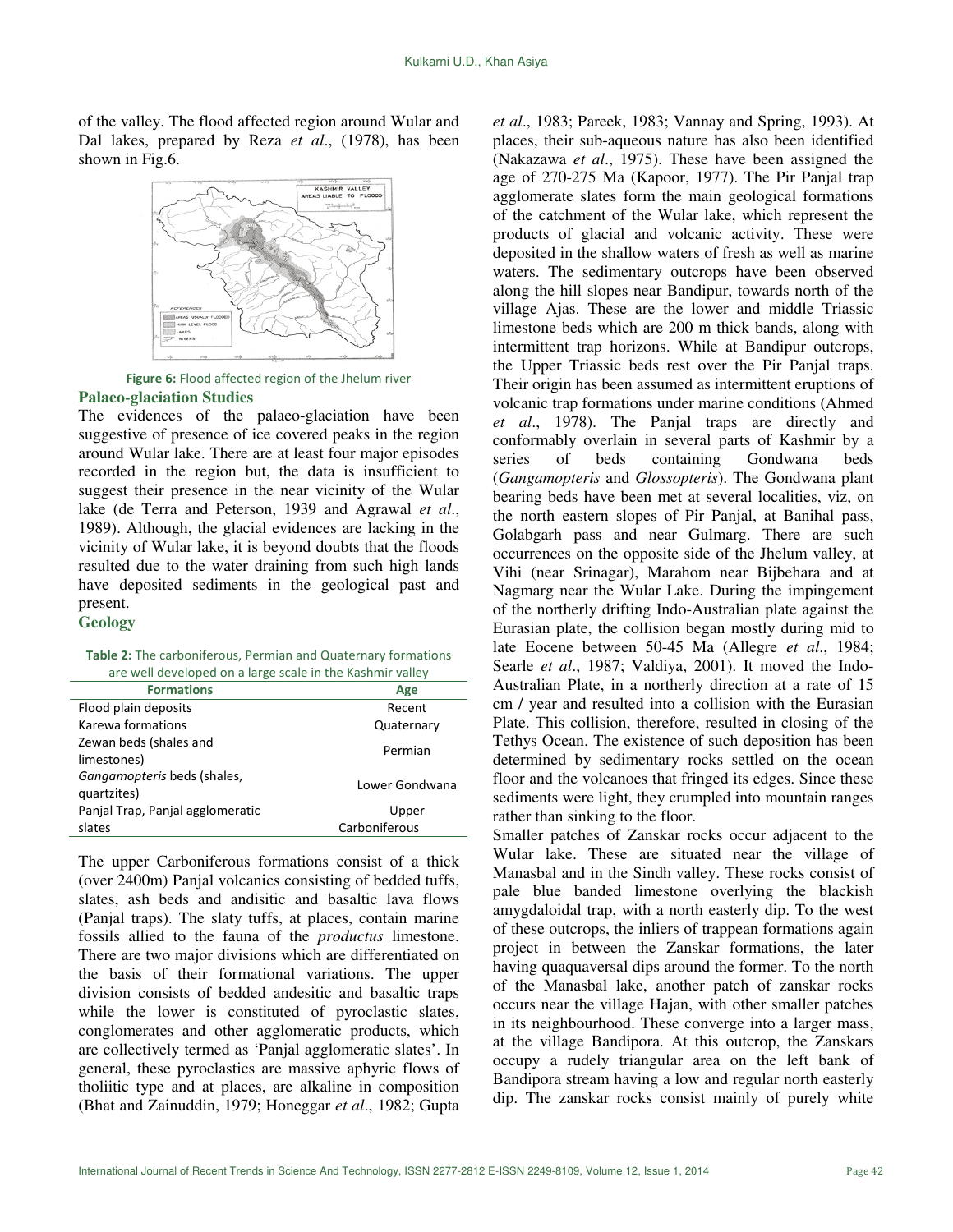thick-bedded dolomitic limestones which are largely quarried for the manufacture of cement. The amygdaloidal traps are continuous with those at the mouth of the Sindh valley, Manasbal and the shores of Wular Lake. To the south of the lake another small dome shaped mass of amygdaloidal trap occurs under the calcareous rock. near Kandarbal.

#### **Structural Control**

Recurrence of volcanicity and / or seismicity in the Himalayan zone is an evidence of the dynamicity of the Himalayan zone where the Indian plate flexes and slides beneath the Eurasian plate (Halder *et al*., 1992 and Rajendran *et al*., 2003). However, the evidence for palaeo-earthquakes has also been predicted all along the Himalayan zone, based on the following evidences (Sukhija *et al*., 1999 a and b; Bagati, 2001):

- Multiple fault terminations at a single stratigraphic horizon.
- Tilted or folded formations overlain by stratified and less deformed sequences of colluvial wedges in normal faults.
- Modified magnetic susceptibility.
- Cyclic stratigraphic sequence of turbidite deposits.
- Uplifted Holocene shore lines and raised reef tracts.

Seismotectonic maps of Himalayas have also contributed in understanding its structural evolution (Khattri, 1992). The presence of micro-seismicity along nappes, associated with various deformational phases, has been evidenced along MBT (Thakur *et al*., 2001). Studies carried out by Seeber *et al*., (1981) and Khattri and Tyagi, 1983, have identified a subsurface 'ramp' in the Himalayan zone, associated with a decollement, which is instrumental in the deformational process. Similar observations about accumulation of stress and strain along such decolluments in the lesser- and sub-Himalayan zones have been predicted (Pandey *et al*., 1995 and Ambraseys and Bilham, 2000). It must be during such neo-tectonic and seismic episodes that the drainage of the palaeo-geographical surfaces in the Himalayas got disrupted and gave rise to drainage anomalies. The Jhelum river, therefore could have been a tributary of the Indus river, which drains the northern region of the Jhelum catchment, and was disrupted due to neo-tectonic uplift. These movements, triggered by seismic activity, led to the formation of lineament controlled faults along N-S, NW-SE and NE-SW have diverted the drainage of wular in the form of 'U pin' bends. The Indo-Australian plate continues to be driven horizontally below the Tibetan plateau, which forces the plateau to move upwards. The major rise of Himalayan mountain range, however, geared up between 5-10 m.y. ago. The Arakan Yoma highlands in Myanmar and the Andaman and Nicobar Islands in the Bay of Bengal were also formed as a result of this collision. Eventually, the folded mountain ranges were subjected to severe deformation and metamorphism until late Eocene. Due to the rigorous erosion of the elevated regions, rivers were heavily loaded with sediments of varied chemistry. These rivers carved out huge basins and led to the formation of flood plains with meandering morphology. As the uplift continued with varying rates, the rivers migrated laterally and often encroached each other's flood plains (Kumar *et al*., 1989; Kumar and Singh, 1980; Tandon, 1991; Tandon *et al*., 1984). The sedimentalogical studies have also revealed that this uplift was further revived during 5.1 to. 22 m.y. ago (Choudhauri, 1973); Raju, 1967 and Johnson *et al*., 1983). With continuation of subduction and uplift, there was a development of Intermontane basins during Neogene-Quaternary times all along the Himalayan and Tibetan regions. These basinal features may be grouped into three categories namely, i) extensional basins north of Himalayas, ii) basins with fault and rift systems and iii) 'thrust up' or 'piggy back' basins (Burchfiel *et al*., 1992 and Burbank *et al*., 1996).

#### **Interpretation**

The preliminary geological field survey in and around Wular lake revealed that the major factors responsible for the silt deposition in the Wular lake are: Lithology of the geological formations along the catchment of Jhelum, whose tributaries drain into the Wular lake,

- Structural and tectonic factors related to the rock formations bordering the Catchment of the tributaries of Jhelum,
- Extreme climatic variations (such as frost, hot and wet conditions)
- Palaeogeo-geological and –topographical conditions of the terrain and
- Environmental conditions of the present day (deforestation, land acquisition, farming practices, etc.).

The Indo-Australian and Eurasian plate collision continues even today, with Indo-Australian plate moving at the speed of 67 mm / year. This tectonic activity, therefore, compels the overlying formations to rise by about 5 mm / year. It, eventually, leads to folding, faulting and thrusting of the formations when rates are higher; and gentle tilting of the terrain, under mild impacts. These movements, in the area under study, have kept the region seismically active, leading to earthquakes from time to time (Kiyoshi *et al*., 1992, Valdiya, 1993). The younger uplifts of post Pleistocene have been recorded by Valdiya, 1992, where gravel deposits have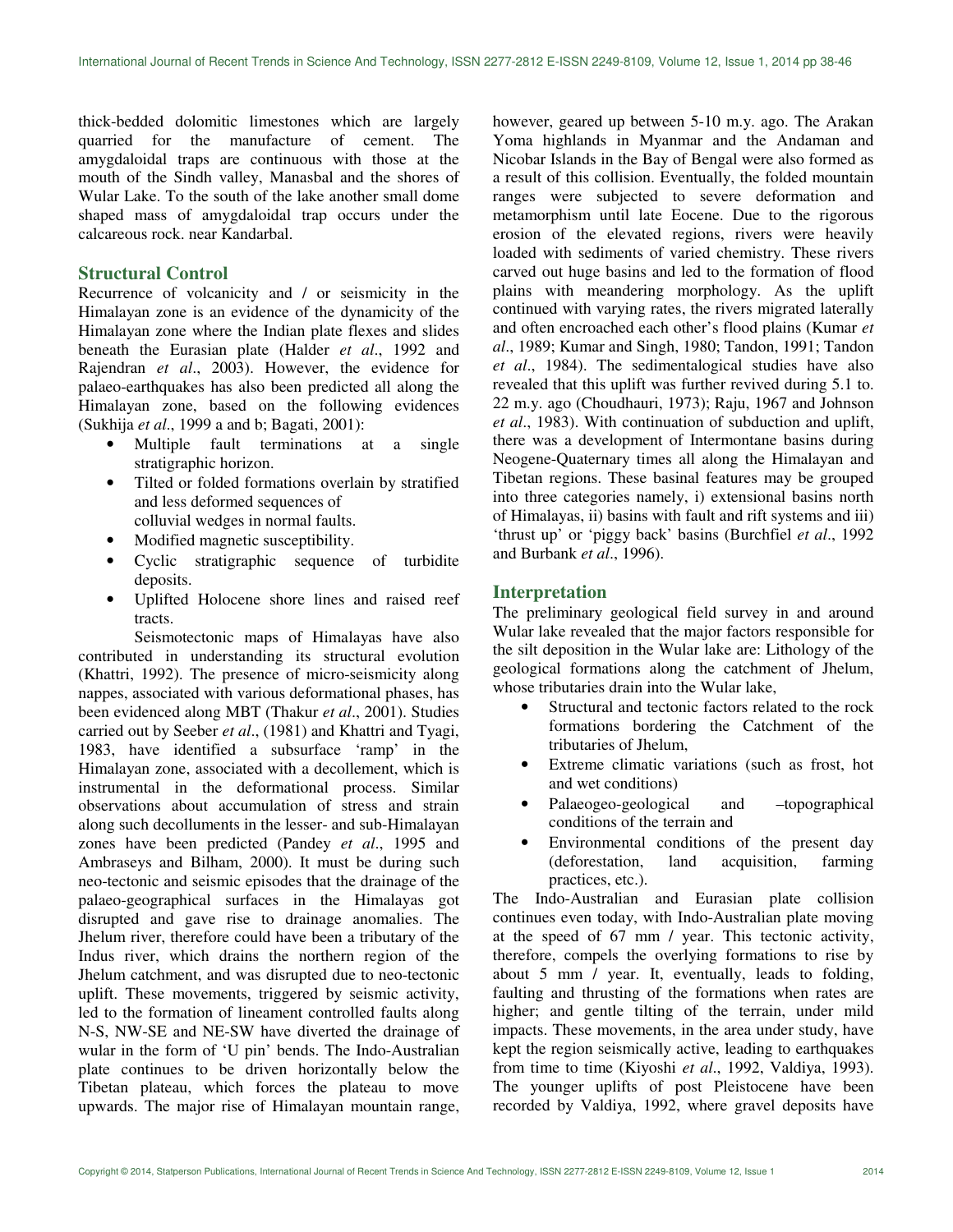been displaced and uplifted due to strong diastrophism. The presence of such faulting in the lower Karewa sediments in the Pir Panjal has been reported by Bhatt, 1978. These sediments have been subjected to offsetting of about 1400 to 1700 mts. The lineament analysis has revealed a strong structural control of the regional stresses that developed in the N-S direction during impingement of the Indian plate against the Eurasian plate (Valdiya, 1999 and Hodges, 2000). The Kashmir valley and its geological formations fall under the 'thrust top' or 'piggy back' type of basins (Burchfiel *et al*., 1992 and Burbank *et al*., 1996). The presence of reactivation of pre-existing faults in this valley has been observed by Vinod *et al*., 2006. These simply suggest the dynamicity of the subsurface stresses in the present day. In addition to tectonic causes, the lithological variation and susceptibility to physical and chemical weathering of the rocks in the Kashmir valley have also played a major role in the intense deterioration of the exposed mountain slopes. Due to deforestation and glacial conditions, the hills of the North Kashmir range have immensely contributed towards erosion and subsequent siltation within the Wular lake. These ranges bordering the lake area towards its northeastern, northwestern and eastern sides have been releasing their transported sediments within the lake. The geological formations such as Panjal agglomeratic slates, Panjal traps, along with intermittent sedimentary horizons of limestones and black shales have also been eroded due to their composition, geomorphic slope conditions as well as tectonic stresses (regional and local), that were operative during different geological ages (Gartner, 1990). The early Eocene diastrophism, although regarded as the major cause for the formation of the intermontane basins in the Northern Himalayan zones, there are certain conjectures associated with the presence of mega vertebrates at such high altitudes (Valdiya, 2001). With all probabilities, the sediments of Karewa intermontane basin in the Kashmir valley have considered as formations deposited during Late Neogene to Quaternary (Valdiya, 2001). The silt accumulation in the lake, therefore, is a resultant of the chemical susceptibility of the rock formations in the catchment of the Wular lake. These have been accelerated by the sporadic uplifts experienced by the region, as well as, due to the creation of faults and fractures at the time of seismic episodes. Under the envelope of climate, the litho-structural control has brought about erosion of the valley. Its untimely fluctuations, aided by extremity of temperature, have loosened the rock formations and made them ready for the next erosional on-slot. A major seismic episode during 2092 – 2041 B.C., had submerged the city of Sandimatnagar beneath the present Wular lake as a result of chocking of the drainage of Jhelum due to a massive landslide near Baramulla (Koul, 1925). Such fluctuations, as well as, reversals in drainage have been observed all along the Himalayan zone (Agrawal, 2006). It is now realized that seismic shocks may bring about local or regional tilting of the terrain and may lead to formation of depressions (basins). In order to maintain the critical angle, these depressions may initially receive material from the hinterland, and later on, from the foreland end of the wedge. On continuation of the process, these depressions may get coupled with the wedge along with their sand-fills. The depositional history of the Karewa sediments also indicates such a huge sequential evolutionary pattern of the basin formation. The Wular lake, today, is overexploited due to the land acqutition and is subjected to large siltation rates. These processes have been accelerated by the physical deterioration of the hill slopes around the Wular catchment. The very existence of the Wular lake is, therefore, threatened due to overexploitation of resources and encroachment by burgeoning population. These problems may be tackled effectively only by participatory management of the government and participatory efforts by the local population. The major thrust will have to be borne by the activities such as aforestation along the hill slopes,

#### **REFERENCES**

- 1. Agrawal, D. P., Dodia, R., Kotlia, B. S., Razdan, H. and Sahni, A., (1989) The Plio-Pleistocene geologic and climatic record of the Kashmir valley: A review of new data. Palaeogeography, Plaeoclimatology and Palaeoecology, 73, 267-286.
- 2. Agrawal, K.K. and Agarwal, G.K., (2005) A genetic model of thrust-bounded intermontane basin using scaled sandbox analogue models: an example from the Karewa Basin, Kashmir Himalayas, India, Int. Jour. Earth Sci., 94, 47-52
- 3. Ahmed F., Chib, K. S. and Singh, A. J., (1978) Permian system in North and Northern parts of Kashmir Himalaya. Himalayan Geology, 8: 224-251.
- 4. Ahmad Nazir (1993) 'Water Resources of Pakistan', Miraj Uddin Press, Lahore.
- 5. Ambraseys, N. and Bilham, R., (2000) A note on the Kangra  $M_5 = 7.8$  earthquake of April 1905. Curr. Sci., 79(1), pp.45-50.
- 6. Atkinson E.T., (1989) Geology of the Himalayas; Cosmo Publications, New Delhi; pp- 151 – 153.
- 7. Bashir A., Chandio and Nuzhat Yasmin, (1999) Proceedings of the 'National Workshop on Water Resources Achievements and Issues in 20<sup>th</sup> Century and Challenges for the Next Millennium', Pakistan Council of Research in Water Resources.
- 8. Bagati, T. N., (2001) Imprints of Palaeoseismicity on soft sediment deformation structures in Late Quaternary sediments in parts of Spiti and Kinnaur, H.P., In: Seismicity, Verma, O. P. (Ed.), Indian Geol. Cong., 123- 139.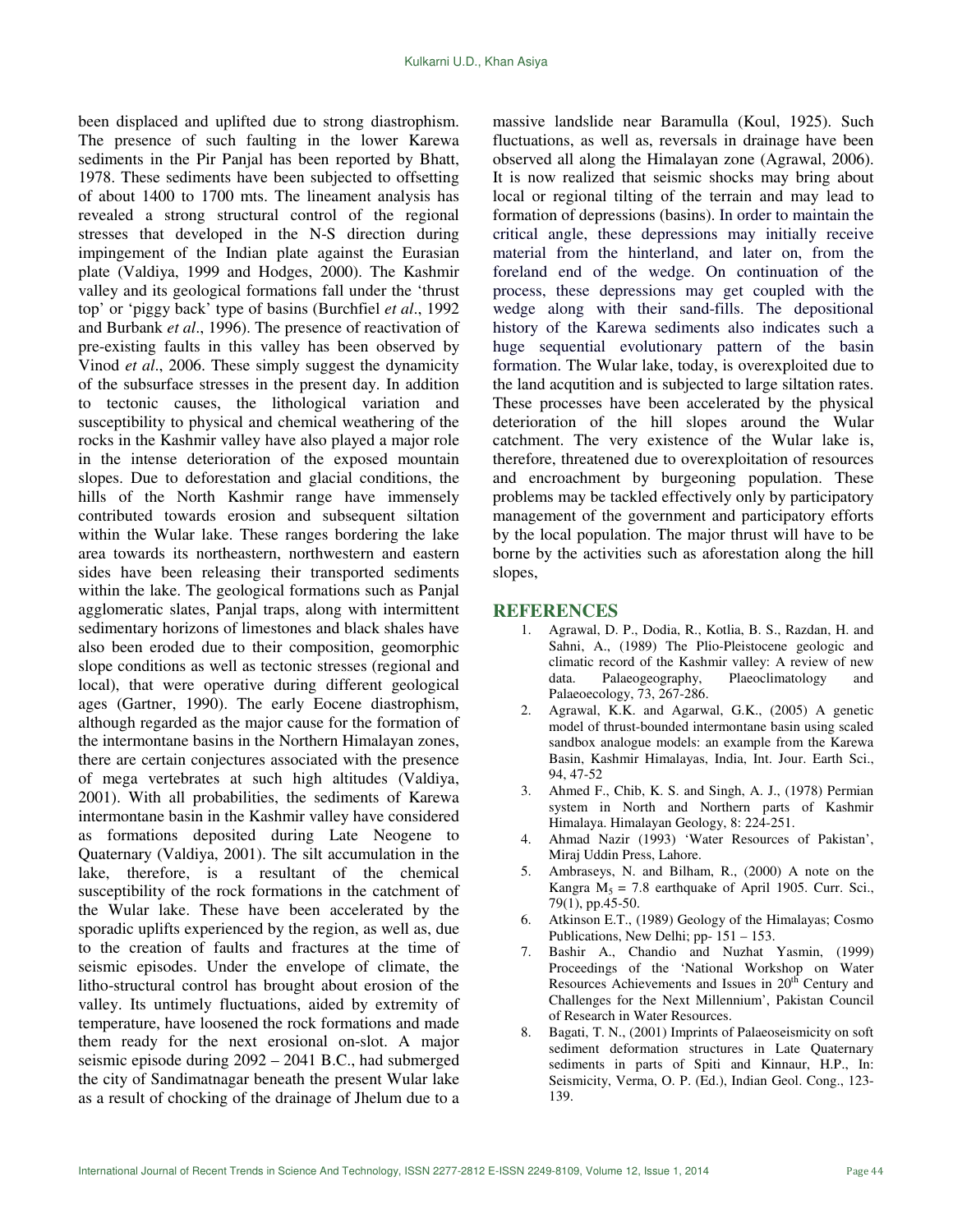- 9. Bhatt, D.K., (1975) On the Quaternary geology of Kashmir Valley with special reference to stratigraphy and sedimentation. Misc. Publ. Geol. Surv. Ind. 24:188–203
- 10. Bhatt, D.K., (1978) Geological observation on the 'Margs' of Kashmir Valley. Him. Geo. 8(11), 769-783.
- 11. Bhat, M. I. and Zainuddin, S. M., (1979) Origin and evolution of Panjal volcanics. Him. Geol., 9(2), 421-461.
- 12. Brookfield, M. E., (1993) The Himalayan passive margin from Precambrian to Cretaceous times. Sed. Geol., 84, p. 1-35.
- 13. Burchfiel, B. C., Chen, Z., Hodges, K. V., Liu, Y., Royden, L. H., Deng, C. and Xu, J. (1992) The south Tibetan detachment system, Himalayan orogen: Extension contemporaneous with and parallel to shortening in a collisional mountain belt. Geol. Soc. Amer. Spec. Paper., 269, 1-41.
- 14. Burbank, D. W. *et al*., (1996) Bedrock incision, rock uplift and threshold hillslopes in the northwestern Himalaya. Nature, 379, p.505-510.
- 15. De Terra H and Paterson, T.T., (1939) Studies on Ice Ages and Associated Human Cultures, Carnegie Institute, Washington, 493pp.
- 16. Gartner, S., (1990) Neogene calcareous nannofossil biostratgraphy Leg 116. In: Central Indian Ocean-Proceedings of the Ocean Drilling Programme. Cochran, J. R. and Stowe, D.A.V. (Eds.), Ocean Drilling Programme, College Station, Texas, 116B, 165-187.
- 17. Gupta, K. R, Gergan, J.T. and Kumar, S., (1983) Geochemistry of the volcanic rocks of the Northwestern Himalaya and its bearing on tectonics – A review. In: Contemporary Geoscientific Researches in Himalaya. Sinha, A.K. (Ed.), 2, Dehradun, 9-18.
- 18. Johnson, N. M., Stix, J., Tauxe, L., Cerveny, P. H. and Tahirkheli, R. A. K., (1985) Palaeomagnetic chronology, fluvial processes and tectonic inplications of the Siwalik deposits near Chinji village, Pakistan. Jour. Geol., 93, p. 27-40.
- 19. Hodges, K.V., (2000) Tectonics of the Himalaya and Southern Tibet from two perspectives. GSA Bulletin, 112(3), 324-350.
- 20. Honegger, K., Le Fort, P., Mascle, G. and Zimmerman, J.L., (1982) the blue schists along the Indus suture zone in Ladakh, NW Himalaya. Jour. Met. Geol., 7, 57-72.
- 21. Kaila. K.M, Tripathi, M.M. and Dixit M. M., (1984) Crustal Structure along Wular Lake-Gulmarg-Naoshera Profile across Pir Panjal Range of the Himalayas from Deep Seismic Soundings; Jr. of Geological Society of India, V-25 (ii).
- 22. Kapoor, H. M. and Tokuoka, T., (1985) Sedimentary facies of the Permian and Triassic of the Himalayas. In: The Tethys. Nakazawa, K. and Dickins J.M., (Eds.), Tokai University Press, Tokai, 23-58.
- 23. Khan. A.R. and Stein, M. A., (2005) Ancient Geography of Kashmir; Gulshan Books, Srinagar pp.19–22.
- 24. Khattri K. and Tyagi, A. K., (1983) the transverse tectonic features in the Himalays. Tectonophysics, 96, pp.19-29
- 25. Khattri, K. N., (1987) Great earthquakes, seismicity gaps and potential for earthquake disaster along the Himalayan plate boundary. Tectonophysics, 138, 79-92.
- 26. Kumar, G., Sinha, Roy, S. and Ray, K. K., (1989) Structure and tectonics of Himalaya. In: Geology and

Tectonics of Himalaya. Geol. Surv. Ind. Spec. Publ. No. 26(3).

- 27. Kumar, K. Vinod, Martha, T. R. and Roy, P. S., (2006) Mapping damage in the Jammu and Kashmir caused by 8 October 2005 M w 7.3 earthquake from the Cartosat-1 and Resourcesat-1 imagery International Journal of Remote Sensing, Volume 27,(20) pp. 4449-4459 Taylor and Francis Ltd (Pub)
- 28. Kumar Surendra and Singh, T., (1980) Tectonostratigraphic set up of the Subansiri Dist., Arunachal Pradesh. In: Stratigraphy and correlation of the Lesser Himalayan Formations.
- 29. Lawrence Walter. R; (2002); the Valley of Kashmir; Gulshan Publishers, Srinagar; pp. 44 –58.
- 30. Pandey, M. R., Tandukar, R. P., Avouac, J. P., Lave J. and Massot, J. P., (1995). Interseismic strain accumulation on the Himalayan crustal ramp (Nepal). Geophys. Res. Lett., 22(7), pp. 751 -754.
- 31. Pandit, A. K., (1978) Geography of Jammu And Kashmir State. Light and Life Publ. New Delhi, (Updated by Bamzai P.N.K.), pp. 200.
- 32. Pareek, H. S., (1983) Stratigraphy of northwestern India and its correlation with that of Indus basin, Pakistan, Malagasy and South Africa, Geophytology, 13, 1-21.
- 33. Qazi. S.A; (2005); Systematic Geography of Jammu and Kashmir; a P H Publication Corporation, New Delhi; pp-11-16.
- 34. Raju, A.T.R., (1967) Observation on the petrography of Tertiary clastic sediments of the Himalayan foothills of North India. Bull. ONGC, 4, p.5-15.
- 35. Reza, M., Ahmed, A., and Mohammad, A., (1978) the valley of Kashmir: A geographical interpretation, Vikas Publ. House Pvt. Ltd., New Delhi, 148 pp.
- 36. Seeber, L., Arumbruster, J. G. and Quittmery, R.C., (1981) Great detachment earthquakes along the Himalayan arc and long-term forecasting. Earthquake prediction: An international review, 3, pp. 215-242.
- 37. Singh, I.B., (1982) Sedimentation pattern in the Karewa Basin, Kashmir Valley, India, and its geological significance. J. Pal. Soc. India., 27, 71–110.
- 38. Sinha, C.P., (2003) Global Threats to Large Lakes: Managing in an Environment of Instability and Unpredictability. In 'Participatory Wetland Management for Sustainability', pp. 7-8.
- 39. Sukhija, B. S., Rao, M. N., Reddy, D. V., Nagabhushanam, P., Lakshmi, B. V. and Gupta, H. K., (1999a) Palaeoliquefaction evidence and periodicity of prehistoric large / great earthquakes in North Bihar, India. Current Sci., 83(8), 1019-1025.
- 40. Sukhija, B. S., Rao, M. N., Reddy, D. V., Nagabhushanam, P., Hussain, S., Chadha, R. K. and Gupta, H. K., (1999b) Palaeoliquefaction evidence and periodicity of large prehistoric earthquakes in Shillong Plateau, India. Earth and Planet Sci. Lett., 167, 269-282.
- 41. Tandon, S. K., Kumar, R., Koyama, M. and Niitsuma, N., (1984) Magnetic-polarity stratigraphy of the Upper Siwalik, east of Chandigarh, Punjab sub-Himalaya. Jour. Geol. Soc. Ind., 25, p.45-55.
- 42. Tandon, S. K., (1991) The Himalayan Foreland: Focus on Siwalik basin. In: Sedimentary basins of India. Tandon, S. K., Pant, C.C. and Casshyap, S. M. (Eds.), Gyanodaya Prakashan, Nainital, p.171-201.